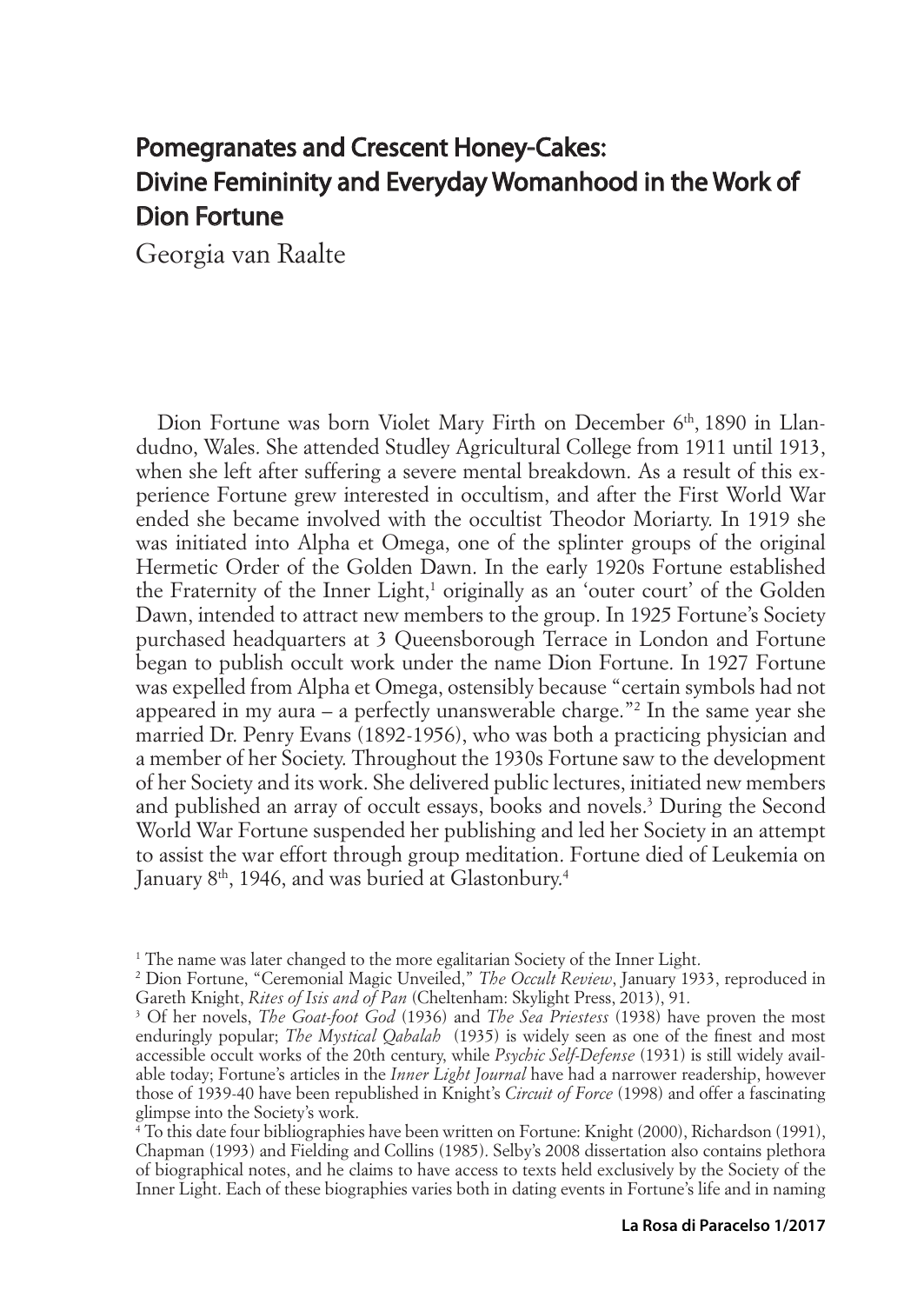Barely explored in an academic context, Fortune's work is hugely important because it represents the first (modern, western) attempt to bring esotericism to women and the middle classes, to make it available in a pragmatic, everyday context. For this alone Fortune can rightfully be considered the grandmother of the New Age, however her books have also been highly influential on the development of the metaphysics, symbolism and popular imagery of a number of New Religious Movements. This chapter will explore the metaphysics of the Divine Feminine as they unfold within Fortune's work. I will consider the way Fortune's concept of the divine feminine developed as her understanding of the Hermetic Qabalah advanced, and the way that this work was underpinned by Fortune's belief in the doctrines of duality and universalism. I will then explore the way this divine femininity interacts with the realities of womanhood in the 20<sup>th</sup> century, examining how Fortune balanced adepthood with the everyday responsibilities that characterised the life of a middle-class woman in interwar Britain.

Because of the lack of academic study of Fortune's work, and of any reliable biographical material pertaining to her life, this article necessarily takes the form of an extended piece of literary criticism; however this should not be seen as a limit, but as an opportunity, for Fortune's corpus offers a vast wealth of sources for this topic. I have chosen to focus this study on Fortune's two most influential books, *The Mystical Qabalah* (1935) and *The Sea Priestess* (1938). *The Sea Priestess*, Fortune's third occult novel, was her most popular, and has been a seminal text for the development of New Age and modern Pagan forms of spirituality. In particular, the form of universalism portrayed within this text, and the connection Fortune draws between the female body, the oceanic tides and the cosmic tides of metaphysical birth and rebirth, have been foundational to the development of goddess-centric spirituality in the 20th and 21st centuries. *The Mystical Qabalah* is one of the most accessible books on the Qabalah and its relationship to esotericism to have come out of the 20th century, and is still widely read today. The Qabalah<sup>5</sup> is a system of mysticism that has grown from the Hebrew symbol *Etz haChayim*, the Tree of Life. The Tree of Life is a composite symbol made from the ten Sephiroth, or spheres, and the 22 paths between them, arranged on three pillars (see Appendix 1). Originally used as a mystical hermeneutic tool, the Qabalah was appropriated by scholars such as Pico della Mirandola (1463-1494) and Johann Reuchlin (1455-1522) in the 15th century, who placed the symbols of Christianity upon the tree, assigning the Christ to Tiphareth. These developments became known as the Hermetic Qabalah, a system that was hugely influential on the development of occultism across the 18th and 19th centuries. In the Western Esoteric tradition the secrets of the Qabalah were monopolized by occult brotherhoods, the most famous of which being the

the people she worked with and places she stayed. This state of affairs is due to the scarcity of personal papers that survived the Society's inner power struggle in the years following Fortune's death.  $^5$  Modern texts tend to use the spelling Kabalah for Qabalah, Sefirah for Sephirah, and Sefirot for Sephiroth; however I have chosen to retain Fortune's spellings throughout this article.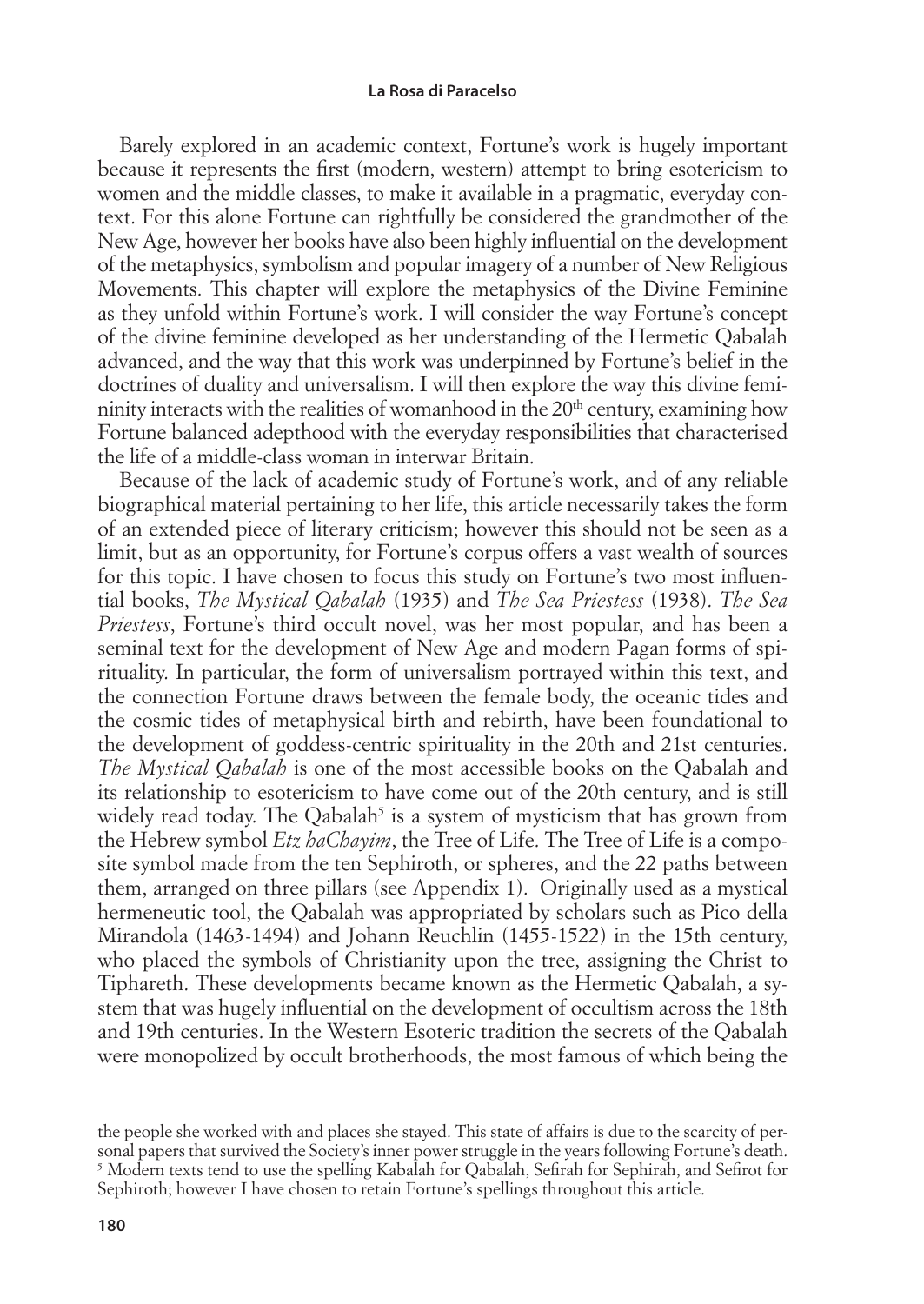Hermetic Order of the Golden Dawn. However with the arrival of the  $20<sup>th</sup>$  Century this secrecy was to end, as Fortune's *The Mystical Qabalah* was published in the wake of similar texts by Aleister Crowley (1875-1947), whose *777* was published in 1909, and Israel Regardie (1907-1985). In her 1933 review of latter's two books, *The Tree of Life* (1932) and *The Garden of Pomegranates* (1932), in which Regardie claimed to reveal the Golden Dawn's magical system, Fortune explicitly aligned herself with both Regardie and Crowley in this revelatory purpose.

I see from an article in the November number of this magazine that Foyle's are issuing Crowley's *Magick* in a cheap edition… The third person of this unholy trinity of revealers of the Mysteries is my humble self, who have been doing much the same thing as Mr. Regardie in a series of articles on the Cabbala which has been running in my own magazine, *The Inner Light*. 6

The articles she is referring to were published in *The Inner Light Magazine*  between 1931 and 1935, before being collected in a book by Williams and Norgate in 1935 under the name *The Mystical Qabalah*. *The Mystical Qabalah* is a catalogue of correspondences that places the cosmological systems of ancient Greece, modern Christianity and Hinduism onto the glyph of the tree. According to Fortune this book revealed to the public, if in a less iconoclastic manner than Regardie's work, many pieces of occult knowledge that had previously been the reserve of initiatic societies. With this text Fortune aimed to catalyze initiation in her readers, an aim shared by her occult novels.7

## The Law of Polarity

Polarity is one of the most distinct and original ideas that Fortune developed. "Polarity means the function of flow and return of force;"<sup>8</sup> nobody and nothing can operate in a vacuum, for any force expended necessitates some form of return. In any given relationship, one aspect will be active, and one passive. The two aspects act as "the positive and negative poles of a battery, generating current,"<sup>9</sup> and force will flow between them according to this polarization. As long as the balance is maintained the force will be part of a circuit, and the relationship will be reciprocal. On the Tree of Life, the pillar of Mercy and that of Severity are held in balance in the central pillar, but this balance is not inert.

<sup>6</sup> Ceremonial Magic Unveiled," 86.

<sup>7</sup> Initiation is central both to the Golden Dawn system and to Fortune's thought, however Fortune's approach to initiation is innovative and egalitarian; she argues that it can take place in the mind of the individual through the stimulation of the emotions and imagination, rendering the exclusivity of the Golden Dawn ritual structure obsolete.

<sup>8</sup> "Inner Plane Teaching on Polarity," a trance address given via Fortune to the senior members of the Society of the Inner Light, December 16th 1940, reproduced in *Rites of Isis and of Pan*, 130. 9 Dion Fortune, *The Winged Bull* (Np: Aziloth Books, 2014), 41.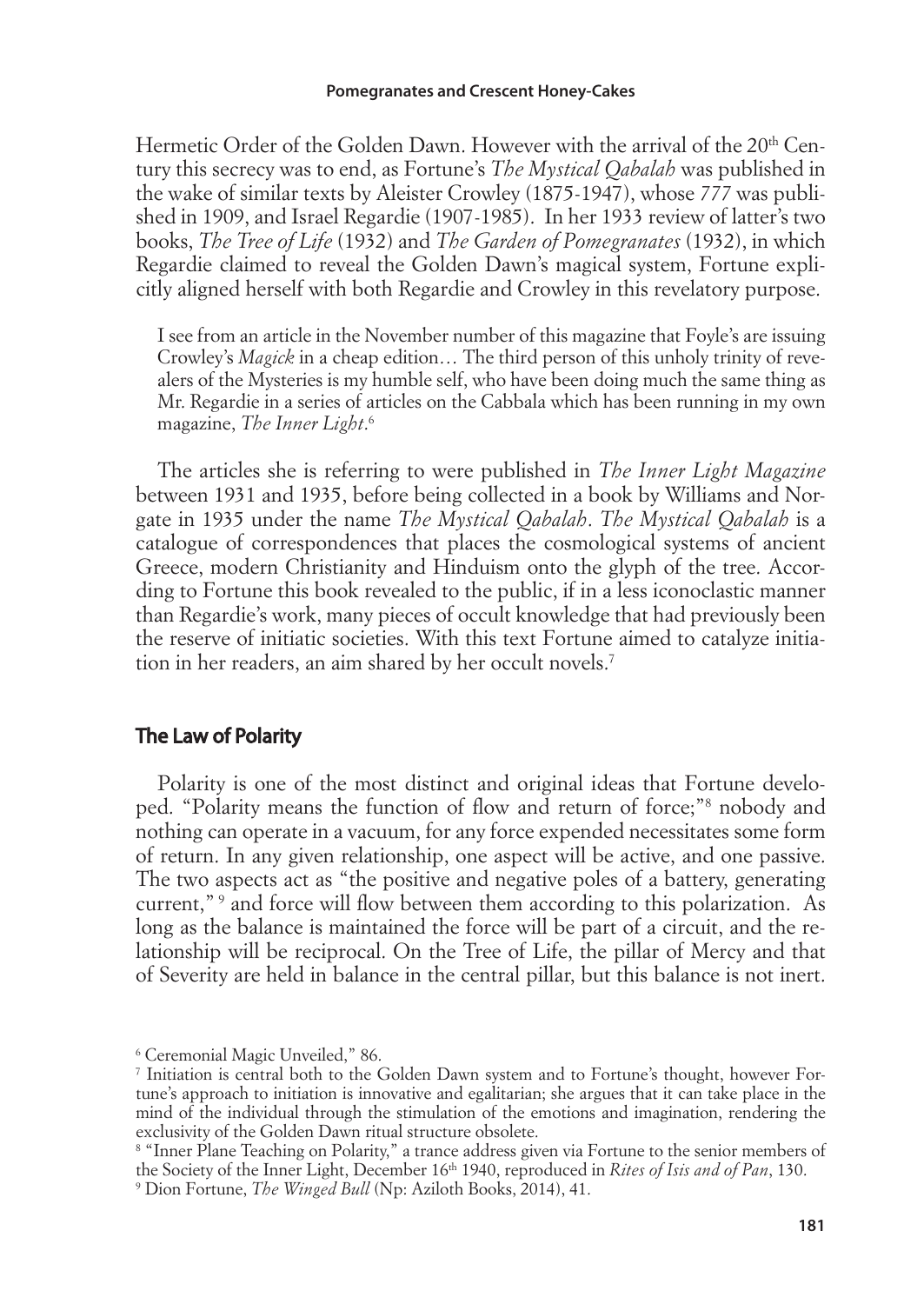Fortune argued, "The weakness of Christianity lies in the fact that it ignores rhythm… its dualisms are antagonistic instead of equilibrating," 10 for polarity is the function of a dynamic duality. According to the Hermetic tradition, and crucial to understanding Fortune's use of the Tree, that which applies to the macrocosm applies also to the microcosm;11 thus Fortune believed the law of Polarity operated on every level of existence. Polarity was a physical fact, an interpersonal rule, a spiritual truth, and a cosmic law.

The most logical place to begin an exploration of Fortune's cosmology is with her vision of creation. Replacing the traditional, patriarchal analogy of creation, in which the phallus thrusts forth into the abyss, creating life,<sup>12</sup> Fortune proposes that the kteis seduces, inspires and fecundates the phallus, drawing it forth into her abyss in order to create the world of form. It is the "outer space" of the kteis that "oversets the balance," so that "the All-Father pours forth to satisfy the hunger of space."13 It is to the kteis of space that Fortune assigns the hunger and desire usually associated with the phallus. In *The Sea Priestess* Fortune describes this process through the Ancient Egyptian myth of Isis and Osiris. Isis calls to her brother and lover, Osiris. "She draws him from the place of the dead... and he comes to her in his boat called Millions of Years, and the earth grows green with the springing rain. For the desire of Osiris answereth unto the call of Isis."14 Fortune argues (for she often deliberately blurs the line between history and mythology)<sup>15</sup> that ancient peoples "adored the Bird of Space that laid the Primordial Egg long before they worshipped the Sun as the Fecundator."16 Fortune's mythologized history aims to emphasize the power of the fecundating, creative nous of the divine feminine in its stimulating, seductive passivity. She explains that it is "because of the inertia of space ere movement arose as a tide" that the divine feminine "is called by the wise the passive principle in nature, and is thought of as cosmic water, or space that flows." She thus aligns traditional feminine passivity with cosmic forces that often appear passive, but are deceptively powerful. Fortune's cosmology disguises a radical new understanding of traditional gender roles, one that finds the ultimate power in passivity. In her system

Golden Aphrodite cometh not as the virgin, the victim, but as the Awakener, the Desirous One. As outer space she calls, and the All-father commences the courtship. She awakeneth Him to desire and the worlds are created. Lo,

<sup>10</sup> Dion Fortune, *The Mystical Qabalah* (London: Williams and Norgate, 1935). 180.

 $11$  The dictum "that which is below is like that which is above and that which is above is like that which is below," often summarised to "as above, so below," is attributed to Hermes Trismegistus, and has been hugely influential in the development of esotericism in the West.

 $12$  This idea underpins both orthodox Christianity and Judaism. For further discussion of the evolution of creation analogies, see Thompson's 1981 classic *The Time Falling Bodies Take to Light.*

<sup>13</sup> *The Sea Priestess* (York Beach, Maine: Samuel Weiser, 1978), 291.

<sup>14</sup> *Ibid*., 220.

<sup>&</sup>lt;sup>15</sup> This blurring is found throughout *The Sea Priestess*, but the best example of this 'imaginative history' can be found in *Avalon of the Heart* (1934).

<sup>16</sup> *The Sea Priestess* 176.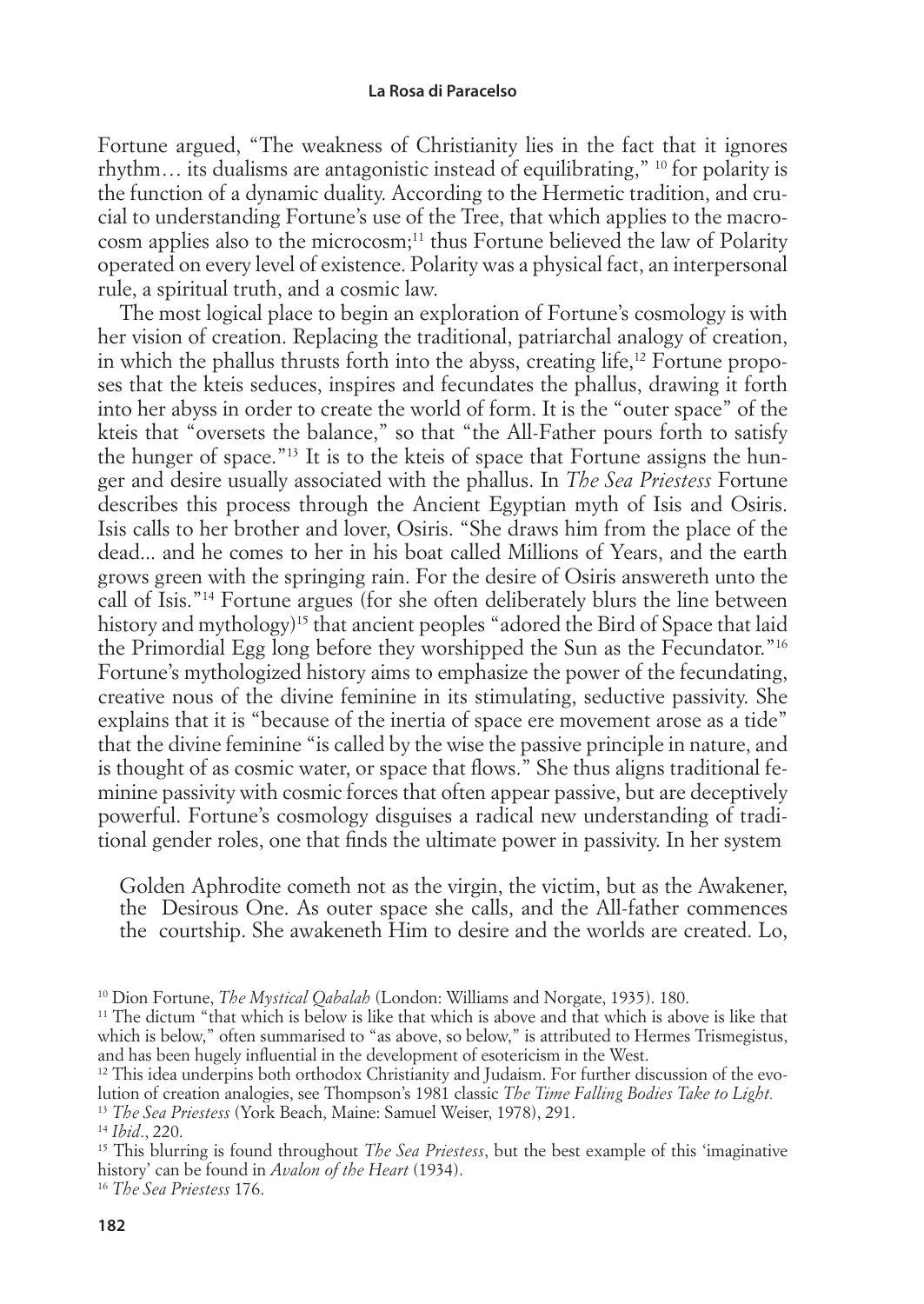she is the Awakener. How powerful she is, golden Aphrodite, the awakener of manhood!17

In passages such as these it is easy to see the influence Fortune has had on the development of neo-Paganism, and Gaia spirituality in particular, across the 20<sup>th</sup> and  $21<sup>st</sup>$  centuries. Fortune refigures the traditional power relation, attributing creative impetus to the feminine, which seduces and draws forth the desire of the masculine. It is she who has the true power, for without this stimulation the world would remain "fixed in inertia."

Fortune believed it to be self-evident that "in all magical work… nobody can work alone, and according to the work you want to do you will work in polarity, or triangle, or circle;"18 however "the most important work is done by the pair."19 The action of the stimulating force upon the potential is most effective when the two partners take the form of the two natural poles of humanity, man and woman, for the tensions of sexuality that exist between them will make the forces in the circuit particularly potent**.** The subconscious and archetypal images associated with the masculine and feminine poles, in which woman is man's "anima, his underworld contact, his link with most ancient earth,"20 provide potent stimulus to the imagination, particularly when the emotions have already been worked up to a fever pitch by costumes, incense and music. The importance of gender in the magical pair is particularly significant in Fortune's occult novels, where each of her hero/heroine pairs must join forces in order to perform successful magic or ritual. Even Fortune's great adept Morgan Le Fay, the heroine of *The Sea Priestess* and its sequel, *Moon Magic*, cannot work magic alone, and must wait until her priest appears, for it takes "two to bring through the power – Shakta and Shakti, as the Hindus call them." 21 Fortune's cosmology thus disguises a radical new understanding of traditional gender roles. Powerful passivity is personified by Le Fay, seductress par excellence. Although an adept, and far advanced along the occult path, alone Le Fay is almost powerless. Her power lies in seduction, awakening, in stimulation; "she was negative, passive; she did not make magic herself, but was an instrument in the hands of the priests, and however perfect an instrument she might be, there was no use in her if there were no one to use her."<sup>22</sup> Within Fortune's system duality is essential to magical work and spiritual power. An adept of either sex can work alone for a hundred years (which in *The Sea Priestess* Le Fay claims to have done), but never succeed at their task until they find a suitable magical partner.

For Fortune polarity is the key to everyday relationships, practical magical work and theology. Fortune's metaphysical system is irreducibly dualistic, a testament to

<sup>17</sup> *Ibid*., 291.

<sup>&</sup>lt;sup>18</sup> "Inner Plane Teaching on Polarity," 130.

<sup>19</sup> *The Winged Bull*, 94.

<sup>20</sup> *Moon Magic* (London: The Aquarian Press, 1956), 156.

<sup>21</sup> *Ibid*., 76.

<sup>22</sup> *The Sea Priestess,* 150.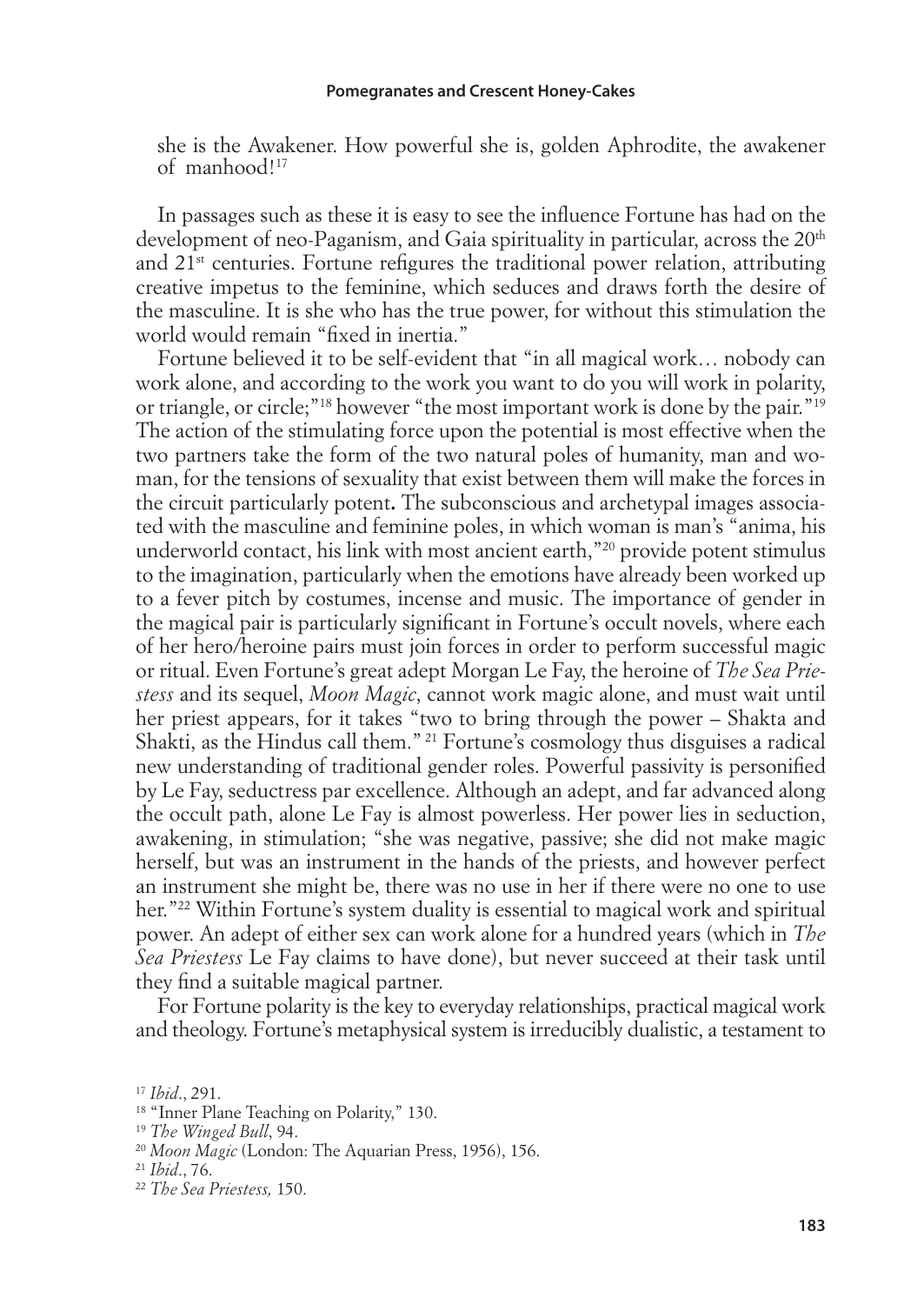the far-reaching influence of the Gnostic tradition on modern Esotericism. The Divine feminine is both creator and destroyer, but she only has power in polarity with the male force, which she draws forth; this duality is so essential to Fortune that she believes "a Goddessless religion is half-way to atheism."23 It is goddesslessness, she argues, that has led Christianity into its current stagnation. Fortune's readers often miss this innovative theological development, and in neo-Paganism and New Age forms of spirituality the goddess has largely replaced the male god. Although these developments were inspired by Fortune's work, they are not true to their source; for Fortune's intention was not to replace the single male deity with a female one, but to replace monotheism with a dualistic system based around the relationship between male and female gods and forces, accompanied by a cosmology that finds this duality on every level of existence.

## The Faces of the Divine Feminine

Although less influential than the Law of Polarity, Fortune's belief in religious universalism was also hugely important to her cosmological vision. This aspect of Fortune's work shows the potent influence of her time in the Theosophical Society, of which she was an active member throughout the 1920s; Fortune was appointed head of the Theosophical Society's Christian Mystic Lodge in 1926, before breaking with the Society because of its advocacy of India in the face of increasing turmoil in Colonial relations. In *The Sea Priestess* Le Fay asks her magical partner Wilfred, "Do you not know the Mystery saying that all the gods are one god, and all the goddesses are one goddess, and there is one initiator?"<sup>24</sup> Fortune believed that the great worldwide pantheon could ultimately be reduced a single divine duality – although this duality itself is irreducible. Thus Isis, whether she appears veiled or unveiled, represents "all goddesses that men's hearts have worshipped, for they are not many things, but one thing under many forms."25 This form of universalism has fallen out of fashion today because of its colonial and appropriative undertones; however the influence of this idea has had an incomparable influence on the development of New Ages spirituality.<sup>26</sup>

Developing this Universalist standpoint, Fortune believed that the deities of any given religious system can be seen to correspond to those of every other, for all are ultimately aspects of the single divine duality. Further, each of the deities in the worldwide pantheon can be seen to correspond with the Sephiroth on the Tree through their traditional astrological symbolism, for "the symbolism of

<sup>23</sup> *The Mystical Qabalah*, 152.

<sup>24</sup> *The Sea Priestess*, 172.

<sup>25</sup> Ibid., 217.

<sup>&</sup>lt;sup>26</sup> This phenomenon has been explored in detail by scholars of religion; see, for example, David Waldron and Janice Newton, "Rethinking Appropriation of the Indigenous – a Critique of the Romanticist Approach," *Nova Religio: The Journal of Alternative and Emergent Religions* 16.2 (2012).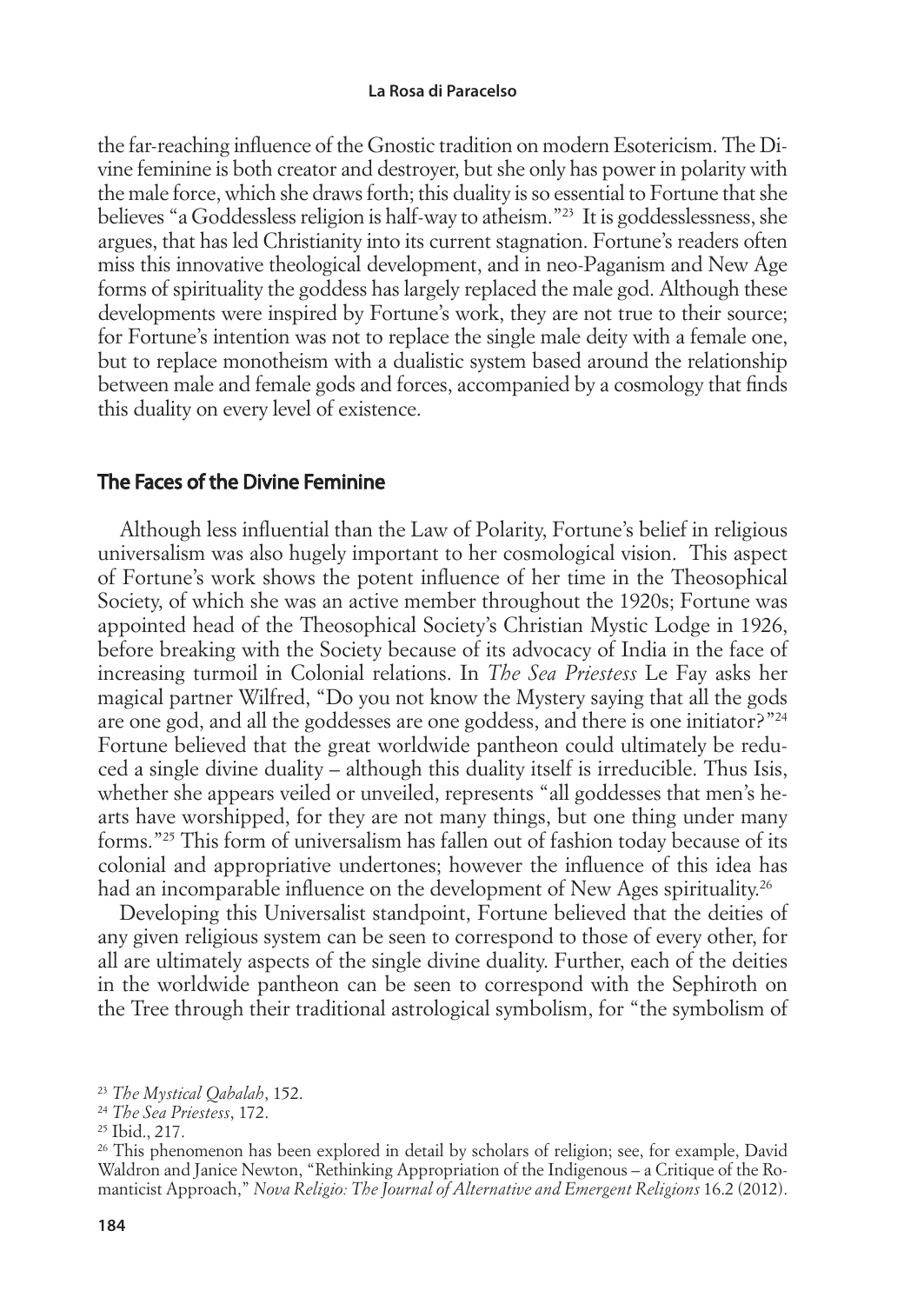#### **Pomegranates and Crescent Honey-Cakes**

the Tree... supplies the essential ground-plan of classification to which all other systems can be related." In *The Mystical Qabalah* Fortune explains to the reader how they can begin to trace these correspondences; the acolyte is to meditate at length upon a given Sephirah, allowing its symbolism to unfold from the unconscious. By immersing themselves in a Sephirah in this way, the acolyte can initiate himself into a given esoteric grade<sup>27</sup> and can work with the manifestation of the force of that aspect of the Godhead... in whatever system he may select."<sup>28</sup> Thus if the acolyte achieves the grade corresponding with Netzach, he will possess the powers of the Sphere of Venus in whatever traditional system he may be using; "in the Greek system, Aphrodite; in the Nordic, Freya; in the Druidic, Keridwen."29

#### *Binah*

The first feminine manifestation upon the Tree of Life is Binah, the third Sephirah, who is also called Isis Unveiled, or the heavenly Isis. She is the mother of gods and it is this primal goddess-power Le Fay summons with her hymn in *The Sea Priestess*, with its refrain "Ea, Binah, Ge!"<sup>30</sup> These figures are manifestations of an idea of divine femininity that Fortune believes to be both archetypal and symbolic, and a genuine force, active across the spiritual and etheric planes. With Binah the cosmic energy first manifest in Kether crystallises into force, however, with form comes the necessary eventuality of the dissolution of form. It is for this reason, Fortune argues, that "any god who has an analogy with Saturn will be referred to Binah;"<sup>31</sup> for Binah contains the ideas of life and birth, and their necessary concurrents time, finitude, and death. "Saturn-Satan is an easy transition; and so is Time-Death-Devil."32 Saturn is traditionally portrayed as a masculine force, as indeed is the devil, revealing that although Fortune assigns certain Sephirah as falling under the control of masculine or feminine force, each sphere is in fact bi-sexual, holding within it both masculine and feminine properties.33 Thus she argues that although Binah is the supernal mother, "she is also Saturn, the solidifier, who connects through his sickle with Death with

<sup>&</sup>lt;sup>27</sup> The use of grades is another testament to Fortune's years within the Golden Dawn, however as we saw above with initiation, Fortune's claim that a given grade can be achieved outside of the traditional ritual structure carries a powerful message of egalitarianism.

<sup>28</sup> *The Mystical Qabalah*, 11-12.

<sup>29</sup> Ibid., 12.

<sup>&</sup>lt;sup>30</sup> Ea is the Mesopotamian earth goddess, and Gea, also known as Reah, the Ancient Greek mother of the gods.

<sup>31</sup> *The Mystical Qabalah,* 90.

<sup>32</sup> *Ibid.,*144.

<sup>&</sup>lt;sup>33</sup> Fortune also believed this bisexuality to operate at the level of individual consciousness, asking in *The Mystical Qabalah* "How many people realize that their own souls are literally bi-sexual within themselves, and that the different levels of consciousness act as male and female towards each other?" (154).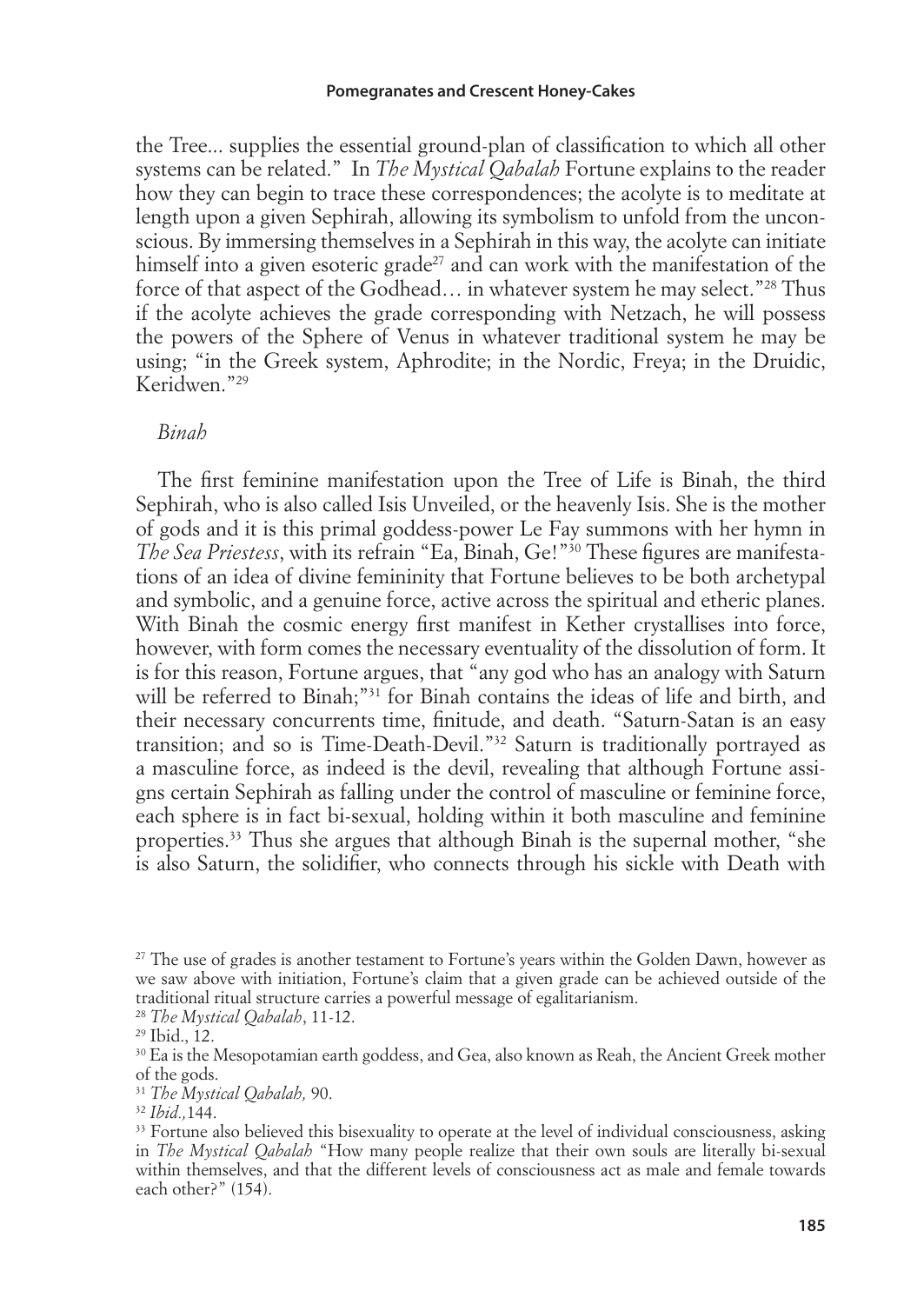his scythe, and Time with his hour-glass."34 For Fortune Binah "is two-aspected, and these aspects are distinguished as Ama, the Dark Sterile Mother, and Alma, the Bright Fertile Mother."35 This duality can be witnessed in "any goddess who might be termed the primordial mother"36 and it is for this reason the feminine is mythically associated with evil and death, for "implicit in the ascetic religions such as Christianity and Buddhism is the idea that woman is the root of all evil, because she is the influence which holds men to a life of form by their desires."<sup>37</sup>

## *Yesod*

The duality of Isis Unveiled and Veiled, of Binah and Malkuth, is central to the action of the divine in *The Sea Priestess*, and I will explore this dichotomy further below. Yesod, the moon, completes this divine trinity. As Ronald Hutton explores in *The Triumph of the Moon,* Fortune was loyal to Christianity throughout her life;<sup>38</sup> however at the same time she saw Christianity as being but another example of her universalised schema, albeit the one most suitable for the typical Western temperament. She assigns the Christ to Tiphareth, the sphere of the sun, and the Virgin Mary to Binah, noting that it is from Binah's assignation Marah, meaning "the Bitter One, Our Lady of Sorrows"39 that Mary's name comes. Fortune assigns the Holy Spirit to Yesod, a deeply unorthodox assignation, for Yesod is the sphere of sexuality, vision and imagination. Fortune was thus making an implicit argument for the importance of sexuality within Christian mysticism.

 Fortune argues that the moon is a predominantly female force, and that "if the symbolism of the luna crescent be traced through the various pantheons it will be found that the deities associated with it are predominantly female." She believes this applies to the Holy Spirit as much as any other deity (an idea with a long history within esotericism), $40$  and Fortune supports this assignation with a quote from MacGregor Mathers,<sup>41</sup> who argues

We are usually told that the Holy Spirit is masculine. But the word Ruach, Spirit, is feminine, as appears from the following passage of the Sepher Yetzirah, "Achath (feminine, not Achad, masculine), ruach elohim chum: One is *she,* the Spirit of the Elohim of Life.42

<sup>34</sup> *The Mystical Qabalah,* 83.

<sup>35</sup> *Ibid.,* 46.

<sup>36</sup> *Ibid.,* 90.

<sup>37</sup> Ibid., 144

<sup>38</sup> Ronald Hutton, *The Triumph of the Moon* (Oxford: Oxford University Press, 1999), 184.

<sup>39</sup> *The Sea Priestess*, 227.

<sup>40</sup> For a detailed discussion of the development of this idea in English occultism, see Arthur Versluis, *Wisdom's Children*, New York: State University of New York Press (1999).

<sup>41</sup> Samuel Liddell MacGregor Mathers (1854 – 1918) was one of the founders of the Golden Dawn. <sup>42</sup> *The Mystical Qabalah*, 50.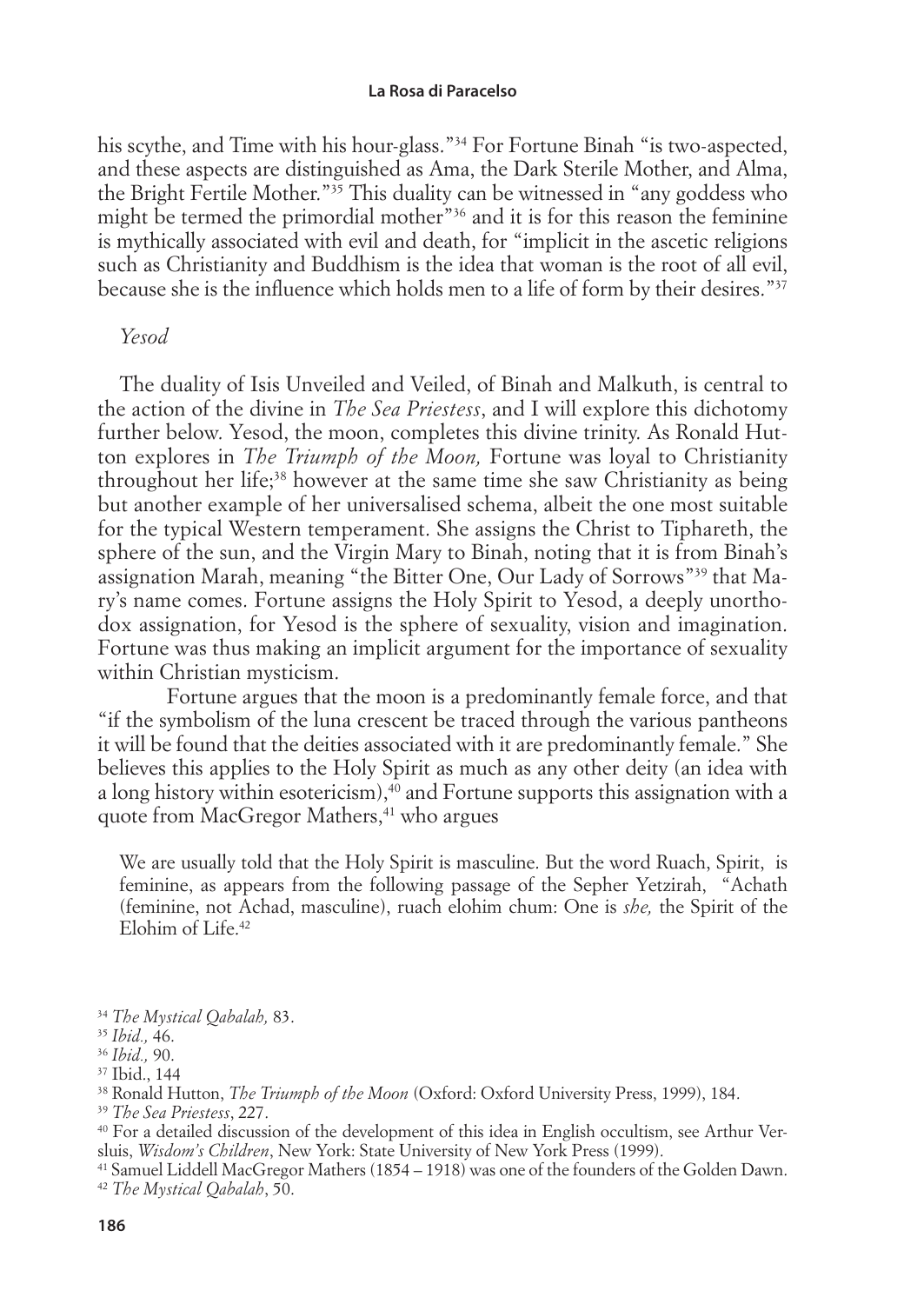#### **Pomegranates and Crescent Honey-Cakes**

Fortune claims "to Yesod are assigned all the deities that have the moon in the symbolism: Luna herself; Hecate, with her dominion over evil magic; and Diana, with her presidency over child-birth."<sup>43</sup> This final correspondence is a crucial one, for "the physical moon, Yesod in Assiah, as the Qabalists would say, with its twenty-eight day cycle, correlates with the reproductive cycle of the human female."44 Fortune believes that a special relationship exists between women and the moon, a relationship operating across the archetypal, spiritual and physical planes. Further, she finds in Yesod the potential to reconcile these three realms of being:

I heard, faint and far off, the lowing of a calving cow. And in some odd way it was not inappropriate, for Luna is also Isis, who is also Hathor under another form, and the horns upon her brow are interchangeable with the crescent moon.<sup>45</sup>

Linking the figure of the calving cow with the lunar goddess, and in turn reminding the reader that all goddesses are one, Fortune mythologizes and spiritualizes female sexuality. As with her above comment on the female menstrual cycle, Fortune thus seeks to re-enchant female sexuality, discovering sacred structures and correspondences within even the most mundane and fleshly aspects of experience. According to her schema procreation, periods and marital strife are all mirrored on the cosmic planes; however Fortune's goddesses do not suffer human emotions and indignities of the residents of Olympus. Further, although she emphasizes the sacredness of birth, Fortune has little time for mother goddesses, and in multiple places argues that a female acolyte cannot have a child and progress to adepthood. Instead Fortune focuses on the goddess as lover, replacing the great sacrifice of birth with the sacrificial castration of the male; it is the latter idea that runs like a red thread throughout her fictional work.

### *Malkuth, Queen of the Microcosm*

In *The Mystical Qabalah*, Fortune states Binah is the "Superior Eve," the highest form of the divine feminine.46 Binah's foil is Malkuth, "the Inferior Eve, the Bride of Microprosopos."<sup>47</sup> Malkuth is the final Sephirah on the tree. "All the corn goddesses refer to Malkuth,"48 for she is goddess of fertility and the physical realm, the divine aspect in nature. Understanding sexuality to be a key aspect of the etheric and spiritual planes, Fortune set out to unfold the complex psychology and symbolism behind each of the Sephiroth in novel form. Each of her occult novels thus coincides with a given sphere, and explores the relationship

<sup>43</sup> *Ibid.,* 51. <sup>44</sup> *Ibid*. <sup>45</sup> *The Sea Priestess,* 212. <sup>46</sup> *The Mystical Qabalah*, 90. 47 Ibid. 48 Ibid.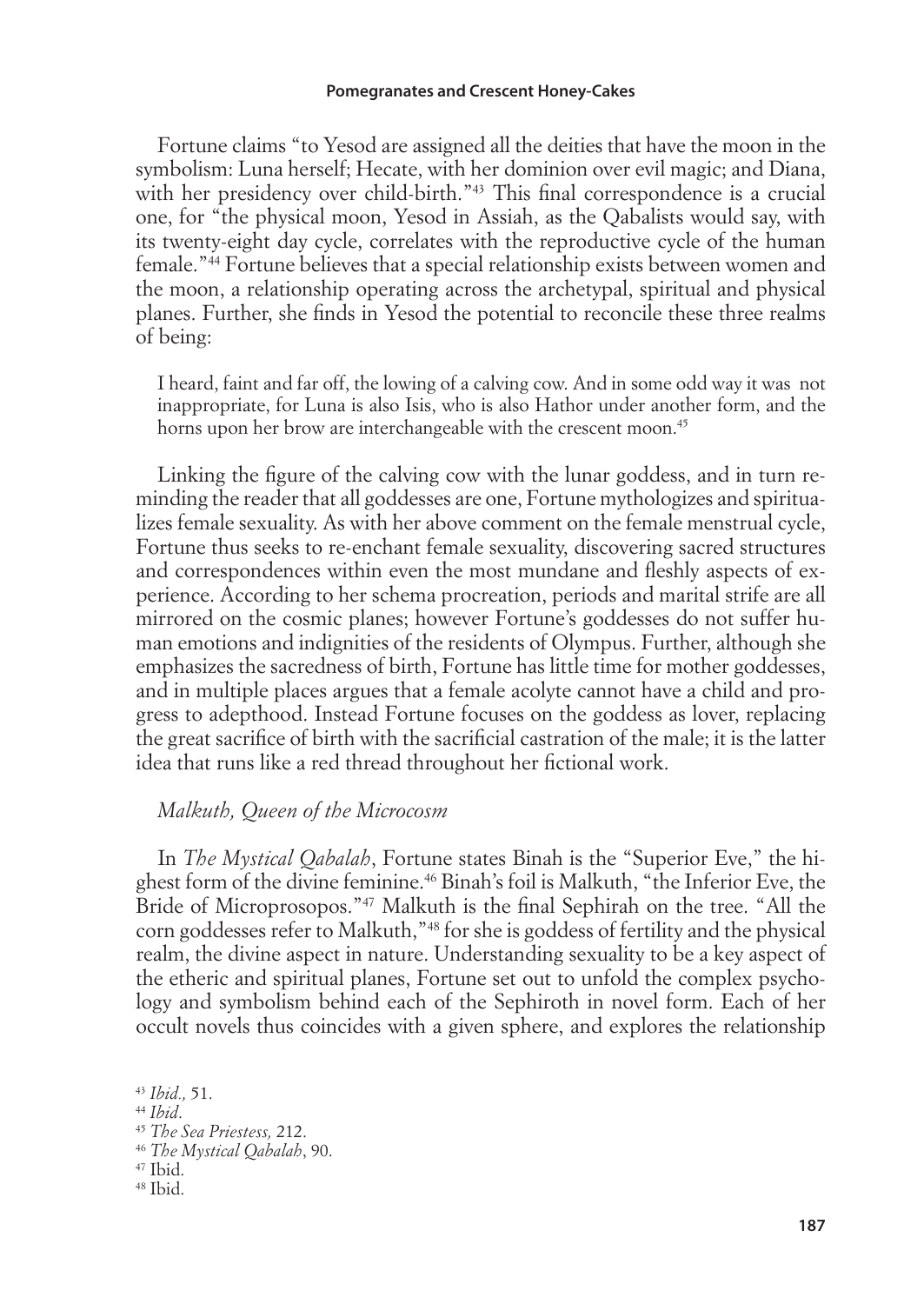between spirituality and sexuality within that sphere. In *The Goat-Foot God,*  Fortune's third occult novel and a written meditation on Malkuth, earthly sexuality is portrayed as the rampant, rapacious lust of the goat; however by the time she wrote *The Sea Priestess*, which explores Yesod, Fortune exhibits a newfound respect for Malkuth. During the course of *The Sea Priestess* Le Fay performs great, evolution-advancing acts of magic in aid of the group soul, which are done is Binah's name and through her grace. Le Fay also performs smaller, more selfish workings, such as healing Wilfred or increasing her own magnetism through the personification of goddess-power. These latter works are done in the name of Isis Veiled, whose power Le Fay assumes by filing her "scarlet whore's claws"<sup>49</sup> to a point and painting them blood red.50 When operating in the sphere of the Earth Le Fay makes use of all the traditional ephemera of seduction, and is frank about this both to the reader and Wilfred. It is Isis Veiled who saves Wilfred, teaching him to see the spiritual within the natural; however this lesser work proceeds only with the blessing of Isis Unveiled, who recognizes Wilfred and Le Fay's work as a step forward in the spiritual evolution of mankind. Malkuth and Binah are thus an irreducible duality, microcosm and macrocosm unfolding in unison, each revealing new aspects of the other.

The secret to Le Fay's healing work in *The Sea Priestess* is the archetypal narrative of the willing sacrificial victim and his subsequent return, and it is for this reason that Persephone is such a central image of divine femininity within the novel. Persephone is Malkuth in her negative aspect; fecundity and seduction gone awry, she is the Dark Queen of the Microcosm and "ruler of the kingdoms of sleep and death."51 The Ama/Alma duality is found at all layers of divinity, but is most visible on the terrestrial plane, where Ceres the corn goddess is mirrored by Persephone, goddess of winter, whose name summons images of carnal knowledge, sacrifice, death and rebirth. Persephone's story is a mythologization of the annual death and rebirth of the earth as it progresses through the seasons. Fortune had been heavily influenced by Sir James Fraser's pseudo-anthropology in *The Golden Bough* (1890), and believed that sacrifice done to encourage the natural cycle of the forces of nature was the most ancient of religious practices. Fortune's use of the Persephone myth in *The Sea Priestess* emphasizes the continuity between this prehistoric worship and the imagined rites of Atlantis, in which strong young men are sacrificed to the sea to stem the rising tides. Further, Fortune connects these archetypal ritual structures to the magical work that takes place between a pair, emphasizing the acolyte's connection with these primordial deities in order to persuade her reader of the necessity and joy of ritual sacrifice.<sup>52</sup> Between 1914 and 1916 Fortune had worked as a lay psychoanalyst

<sup>49</sup> *The Sea Priestess*, 98.

<sup>50</sup> *Ibid*., 46.

<sup>51</sup> *Ibid.,* 220.

<sup>52</sup> *Ibid., 227.*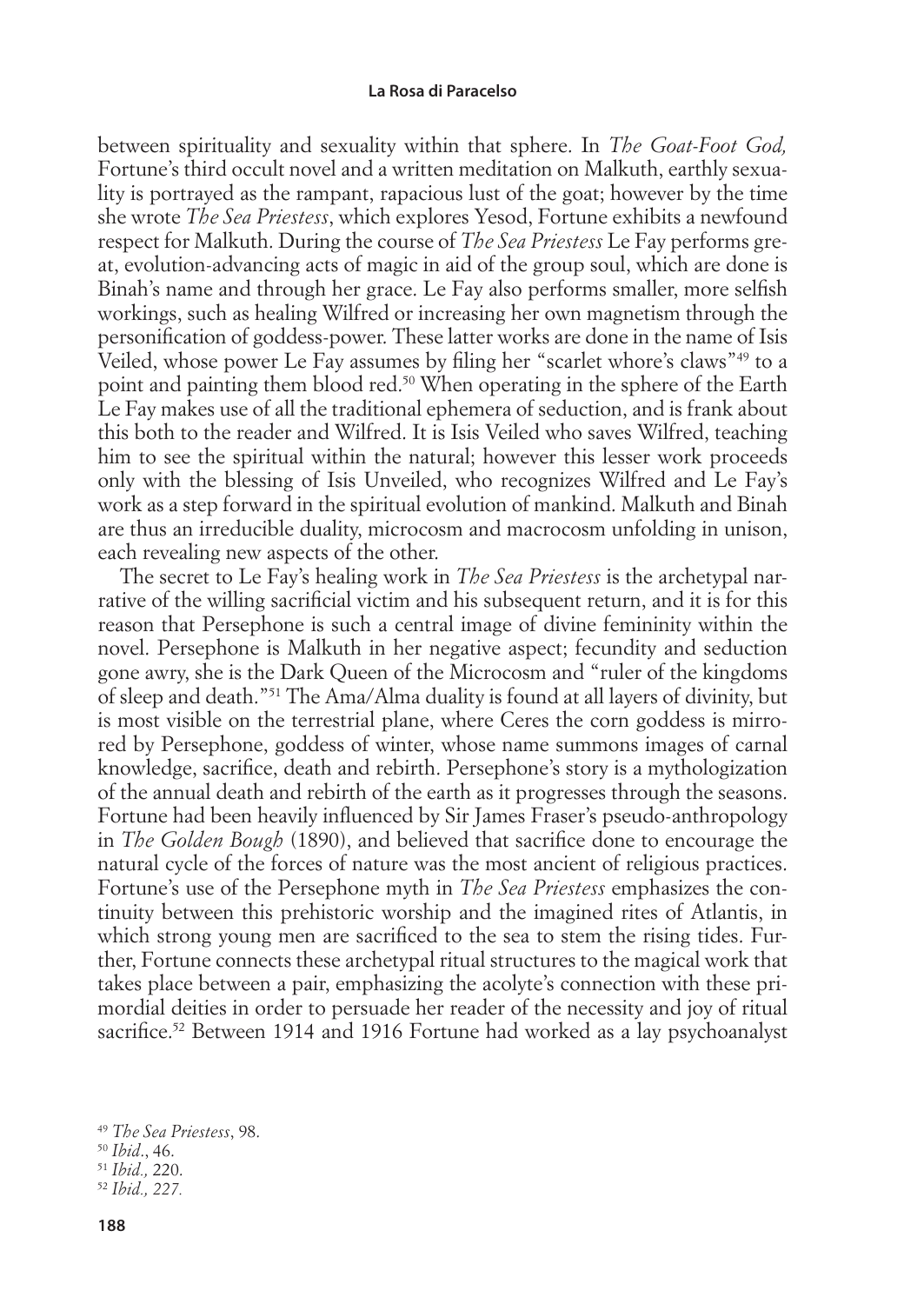at a clinic in London,<sup>53</sup> and the influence of her time here can be traced across her work. Fortune's belief in the importance of sacrifice, whether symbolic or actual, as a way to catalyze catharsis and help to heal the wounded British psyche is a particular testament to this period in her development. It is also interesting to note that Fortune's sacrificial formula was gender specific. "Why fear ye the Dark Queen, o men? She is the Renewer. From sleep we arise refreshed; from death we arise reborn; by the embraces of Persephone are men made powerful."54 Fortune believed women to be the undisputable rulers of the spiritual plane, and that through the realization of their inner goddess-power they could be healed of modern malaise. The sacrificial process was thus aimed at men; she believed that through sacrifice to the female god-force, reconciled in the body of the female adept, new life could be breathed into old men. "For that which has form must die, outworn, in order that it may be born again to fuller life."55

## Everyday Esotericism

As I have elaborated on elsewhere,<sup>56</sup> Fortune's work is defined throughout by a focus on the social context of esotericism and the social responsibilities of the practitioner. From the practical moralizing of *The Problem of Purity* to the Qabalistic meditations of *Moon Magic*, Fortune remained unerringly conscious of every-day practicalities and of her responsibilities as a spiritual teacher. Throughout all her complex and often confusing sexual metaphysics she never forgot that people are animals. The bull may have wings and a human head, but he remains a bull nonetheless. Although to modern eyes Fortune's insistence on purity and her desire to make of sex a spiritual thing may appear as a form of escapism from physical facts, she is ardent in her disapproval of ascetics. Man is an animal, and this does not only mean that he has sexual needs, but other physical needs such as food and warmth as well. In *The Winged Bull*  (1935) Ursula notices that Murchison, in his ceremonial loin-cloth, must be cold, and shares her blanket; in *The Goat-Foot God* Hugh seas Mona shivering and buys her a coat. *The Goat-Foot God* is filled with references to sausages, bacon and eggs cooked in Jelkes' ubiquitous frying-pan; while in *Moon Magic*, each passage of spiritual lyricism is followed by a break for tea and scones. Such moments give the reader much-needed respite from the emotional intensities Fortune has been evoking, and the complex doctrine she has been attempting to convey. By having her characters take a break, she reassures the reader that it is okay to be exhausted by these things; that even adepts are only human.

<sup>53</sup> Gareth Knight, *Dion Fortune & the Inner Light* (Leicestershire: Thoth, 2000), 31.

<sup>54</sup> *The Sea Priestess,* 222.

<sup>55</sup> *Ibid.,* 228.

<sup>56</sup> Van Raalte, "Tea, Scones and Socially Responsible Sex Magic."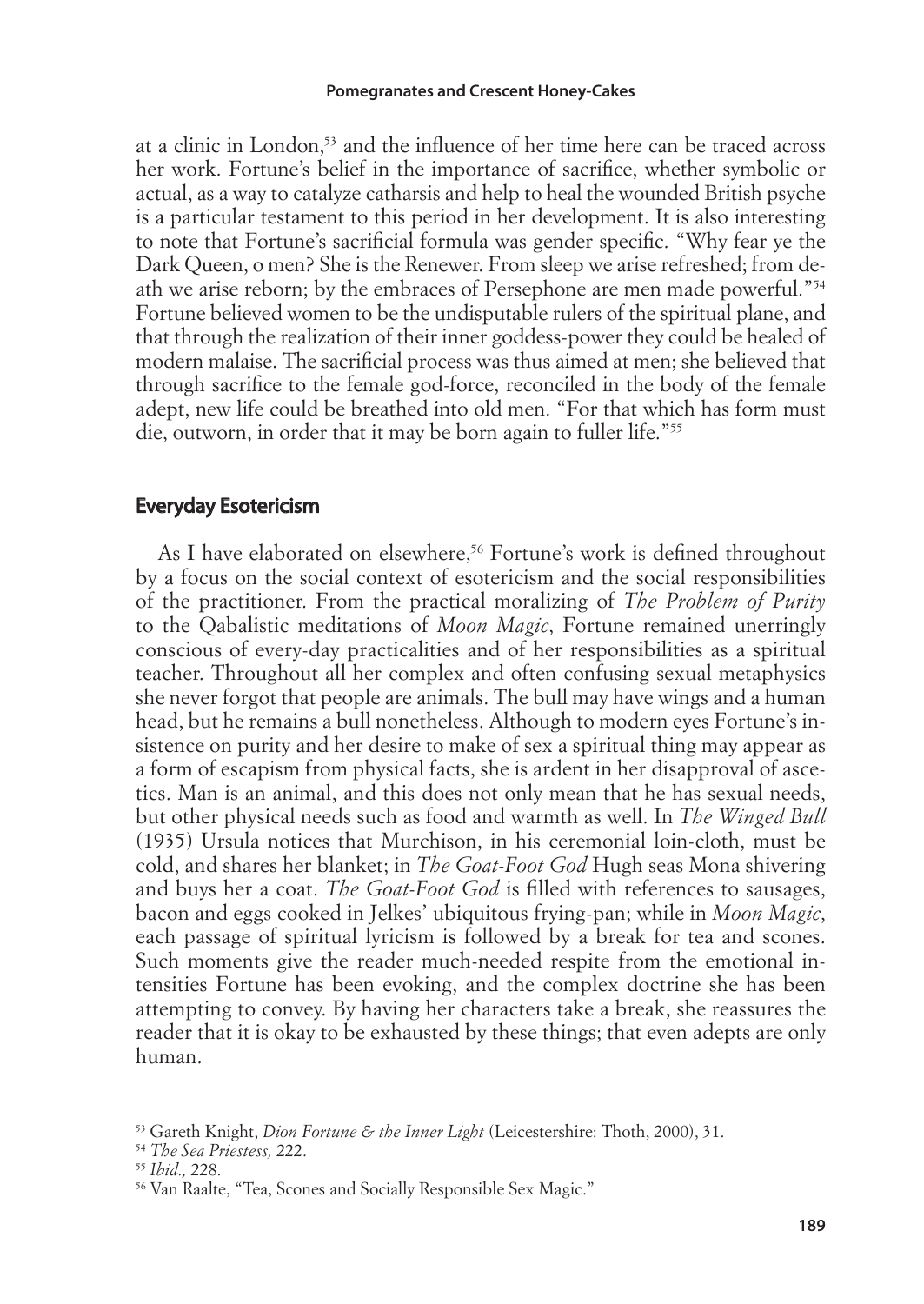This attention to practicalities has an important social dimension. The only time in any Fortune's novels someone is underfed is when the responsibility for feeding is left to a man. In *The Goat-Foot God* cooking is left to the Jelkes, and neither the elderly adept nor the upper class hero Hugh realize that the destitute heroine Mona is starving. It takes her collapse and the arrival of another woman to tell them so. In Britain in this era the responsibilities for cooking, cleaning and related human practicalities fell to women; thus, Fortune's inclusion of these things in occult novels had particular significance for her female audience. One can hardly imagine MacGregor Mathers or Aleister Crowley engaging in menial household chores in the midst of their Great Work, however Fortune was expected to care for her Society's spiritual welfare and the establishment of their work on the spiritual planes, the organization of the Society on the physical plane, the giving of lectures, *and* the day-to-day chores of the household, from which the male members of the Society were exempt. Knight notes that an appeal was made by Fortune in the May 1927 edition of the "Transactions of the Christian Mystic Lodge" for people to volunteer to make cakes and cut flowers for the lodge, as "the group is busy and needs domestic help."57 This same engagement with the everyday work of running a household and keeping people fed fill the pages of Fortune's novels. Even Le Fay, who in so many ways is detached, empowered, and barely seems to exist on the physical plane, is expected by Rupert to provide refreshments at the end of each magical session. Aware of the difficulties of juggling the physical and spiritual planes, Fortune illustrated to women who had worldly commitments that they could engage in occultism while fulfilling these; she made occultism accessible to women who would have to make their husband's supper after the ritual was over.

It is not that Fortune believed the occult should not be taken seriously, but rather that one does not have to devote one's entire life to it. One may, of course, and this is the path of adept; however this is not an option for everyone, whether because of financial or familial considerations. Fortune created an esotericism you can fit in on a Saturday afternoon, esotericism for  $20<sup>th</sup>$  century London, and an esotericism for women; one designed so that even those who could not afford to leave the world in pursuit of the spirit could bring the spiritual into their world. Fortune thought that egalitarianism and social responsibility were the key to successful occultism, and her development of this line of thought is one of Fortune's most important contributions to the occult world. The idiosyncratic idioms that follow her grand descriptions of ritual and fantasy in the novels – the breaks for tea and scones, the concern that one might be too cold in their ritual dress – are the practicalities which bring the esoteric back to earth, showing that Fortune is aware of the realities of day to day life, and that occultism can have its place there too. After all, as many of her characters express, you cannot do occultism on an empty stomach.

<sup>57</sup> *Dion Fortune & the Inner Light,* 142-143.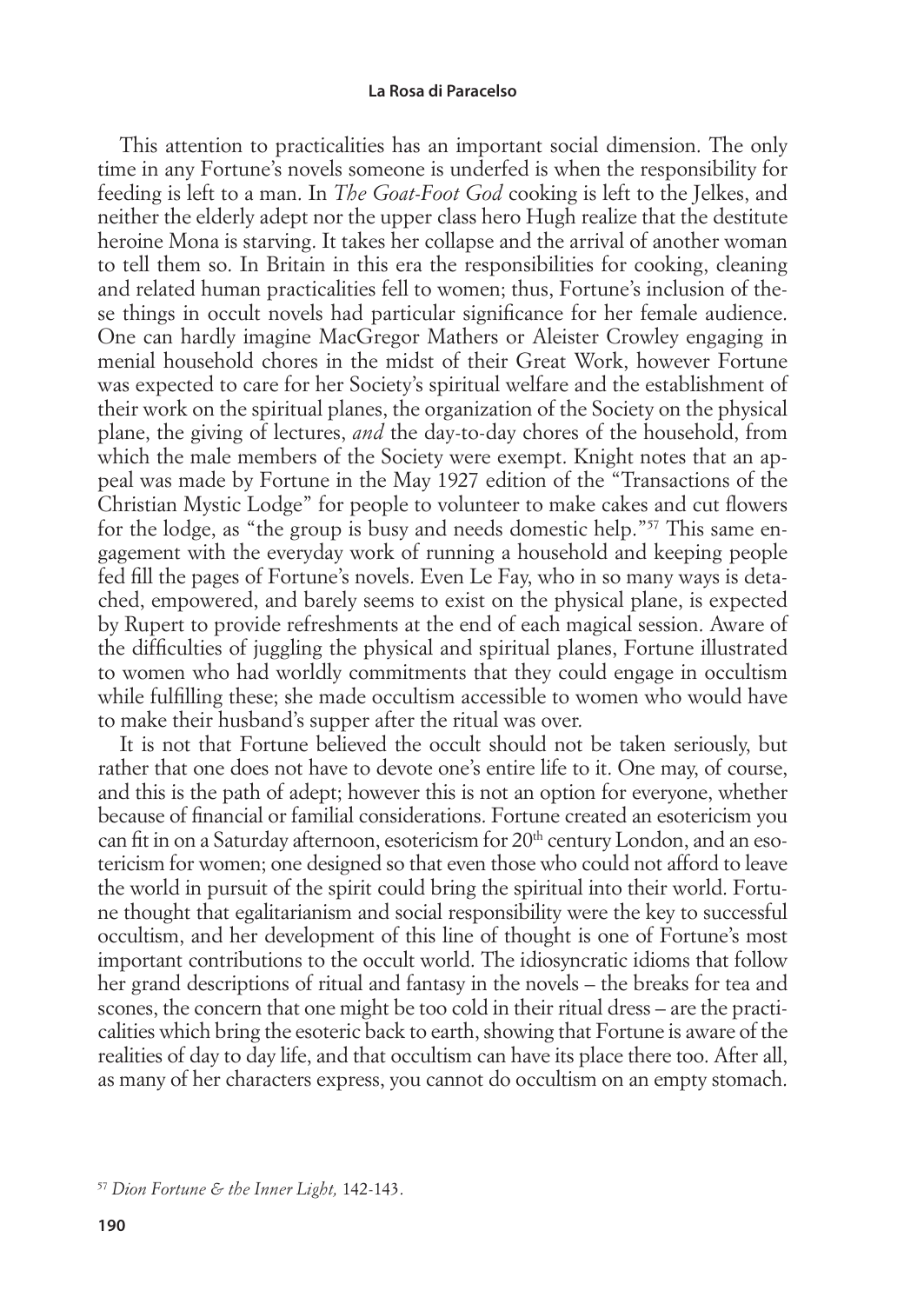## "Moon-food"

Fortune's work is filled with moments of bathos, as divine femininity is reconciled with the everyday practicalities of 20th century womanhood. Bathic humour relieves the pressure, and reconciles the two disparate aspects of femininity, however this comes at the cost of dispelling the sense of awe and holiness that should rightfully accompany meditation on the divine feminine. The Priestess, newly fi lled with the Godhead, must prepare her partner's tea, and we the readers cannot help but laugh. But, particularly in *The Sea Priestess*, Fortune's descriptions of cooking and eating reveal that she also believed that these domesticities could be a way to bring the Godhead back down to the everyday. She shapes Le Fay's cooking as a ritual, evoking the macrocosmic symbol of goddess as sustainer. Not unlike the priest washing the feet of his flock, it is a conscious act of servitude, an embracing of the sacredness of caring for another on a physical level.

We went into the dining-room and had the first of the marvelous chafingdish suppers that she used to make for me…. She never looked domesticated as she stood up there at the end of the long table in her medieval dresses with a silver ladle in her hand, but rather like a priestess at an altar; and the dully gleaming copper over the blue flames looked like a witches' cauldron...<sup>58</sup>

Cooking and feeding have a special significance in this book. La Fey is expected to cook, as the female characters are in all her other books. However, her cookery is not mundane, but sacramental, a performance, a ritual; Wilfred calls her table an altar. Her food serves a symbolic function. Thus, before their final ritual together, Morgan offers Wilfred

A very odd supper. There was almond-curd such as the Chinese make; and scallops in their shells; and little crescent honey-cakes like marzipan for dessert – all white things. And this curious pallid dinner-table was relieved by a great pile of pomegranates in an earthenware dish in the centre.

"It is moon-food," said Morgan, smiling.

"And if you eat the pomegranates," I said, "you never come back," and I took one.<sup>59</sup>

This passage describes a meal that is both symbolic and sacramental, the "great pile of pomegranates" evoking the Edenic forbidden fruit and the myth of Persephone, and bringing to the reader's mind forbidden sexual knowledge, and the irreversibility of the sacramental act. This ritualized feeding further serves to emphasize the continuity of the roles women play across a man's life; as Wilfred (a self-described 'mother's boy') and Le Fay feast on white food, the reader sees the connection between mother and lover. As noted above, Fortune cared deeply

<sup>58</sup> *The Sea Priestess*, 112. <sup>59</sup> *Ibid.,* 204.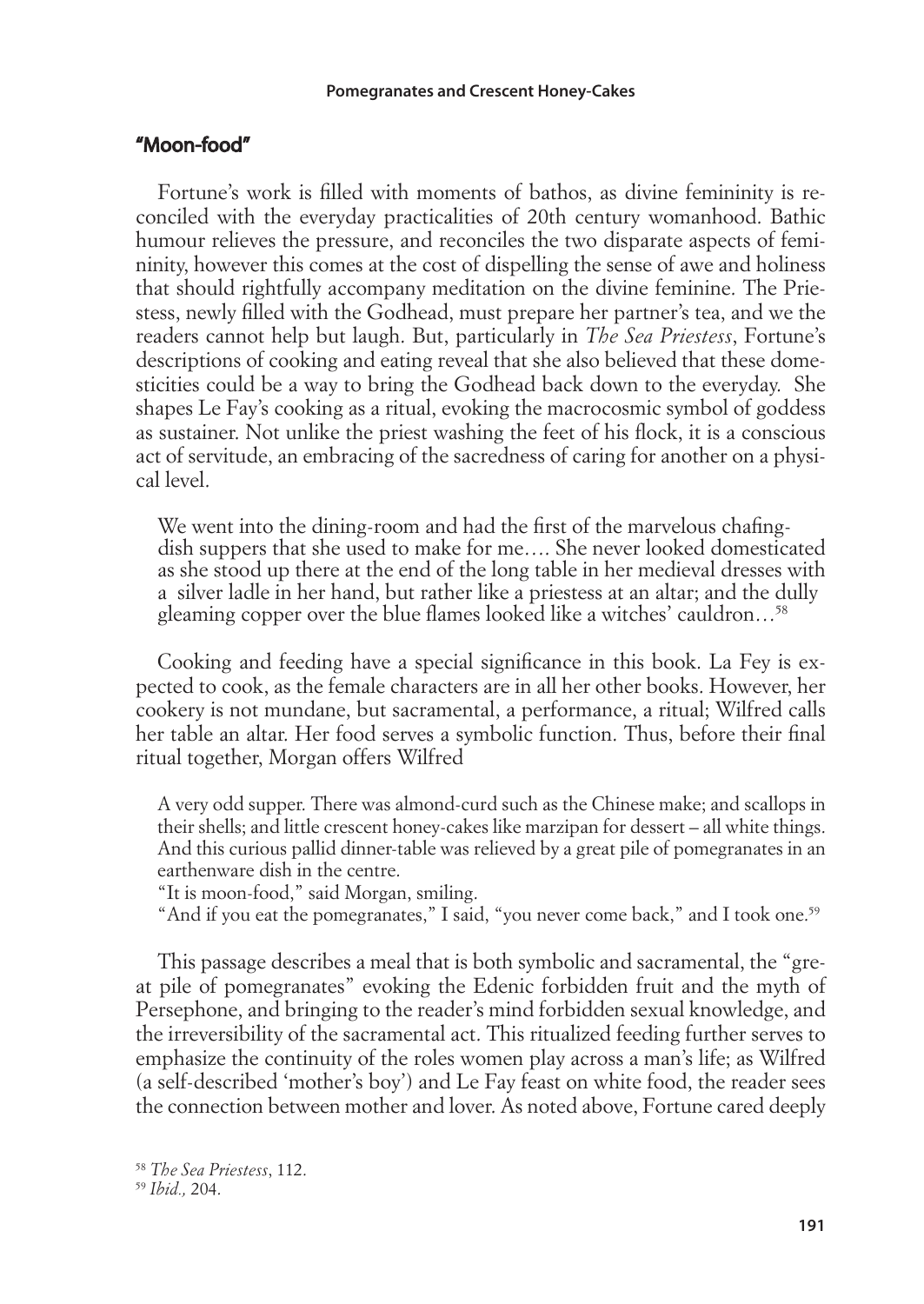about the state of the British psyche. Through *The Sea Priestess* Fortune aimed to heal women by helping them to connect with the Goddess within. Simultaneously, she aimed to heal men by reconciling them with their passivity, with the sacrifice from which all power comes. In order to do this latter task, Fortune delves into motherhood attachment issues and castration complexes, in the hopes that imaginative engagement with these ideas can lead to a healing catharsis.

## Conclusion

Fortune's staunchly binary concept of gender (which extends across the whole of her dualistic cosmology) and her universalist understanding of god-forms have alienated her from modern audiences; I have heard first-hand both occult practitioners and scholars of esotericism claim that Fortune's work is irrelevant, outdated and unforgivably appropriative. However, it was precisely those doctrines of dualism and universalism that were the key to Fortune's egalitarian occultism. Compared to the work of some of her more infamous contemporary occultists, such as Aleister Crowley or Austin Osman Spare (1886-1956), Fortune's work may appear overly sanitized and domesticated to modern audiences; however both Crowley and Spare were dogged by scandal throughout their careers (Crowley in particular left a trail of disgraced women in his wake), a fact which Fortune was keenly aware of. What appears 'vanilla' today was simply safe and respectable in the first half of the 20th century, and was Fortune's attempt to make occultism a feasible alternative to Christianity for normal, middle-class women.

Fortune's doctrine of polarity opened up the binary gender paradigm that was all-encompassing in the interwar period, giving women the chance to find new ways of understanding their selves, their path and their place in the world without having to reject conventional society and relationships. Fortune offered a theory and a practice for finding power within passivity, an inestimably important thing in an age when marital rape was legal, and domestic abuse was commonplace. For Fortune duality defined every layer of existence. Her conception of the divine feminine encompassed activity and passivity, light and dark, creation and destruction, good and evil, thus offering something more than the Theosophical Society's universal Isis. In T*he Sea Priestess* in particular Fortune showed her female readers how to incorporate their anger, their evil, their destructiveness and their activeness into their spiritual development. She taught that passivity and 'goodness' on the worldly plane did not come by ignoring or repressing destructive tendencies, but by embracing them on the etheric planes.

Fortune's was a new vision of creation with women firmly at the centre. She may have been an ardent Christian for most of her life, but she was not a conventional one. For Fortune Mary, who is associated with Binah, is the central sphere of divinity. Although she recognizes the importance of Tiphareth, the Christcentre, for her male protagonist-victims, her novels reveal that it is the Binah/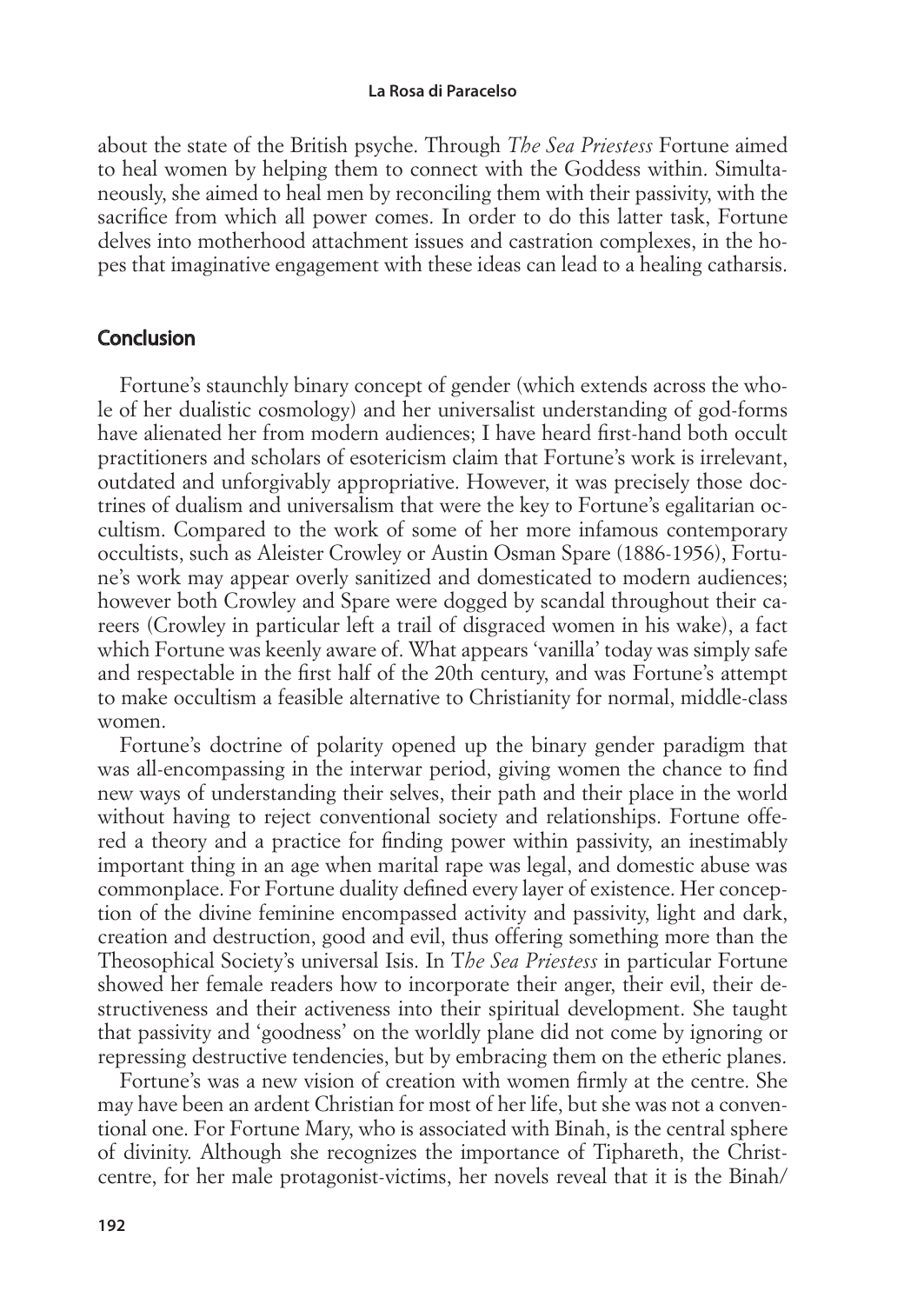Malkuth duality that is the most important for female acolytes. She reclaimed the holy spirit as female, and assigned her to Yesod, thus arguing for the inextricable nature of spirituality and sexuality, and emphasizing the relationship these things have with the imagination on the one hand, and the mundane world on the other. Yesod is the sphere of the moon, and within *The Sea Priestess* Fortune explicitly discusses the relationship between women's menstrual cycles, childbirth, the moon and the tides of spiritual power. She has little time for the Augustinian formula of the sinful women's body – for Fortune, women's monthly 'curse' was the key to their power, and the underlying secret of the Christian trinity.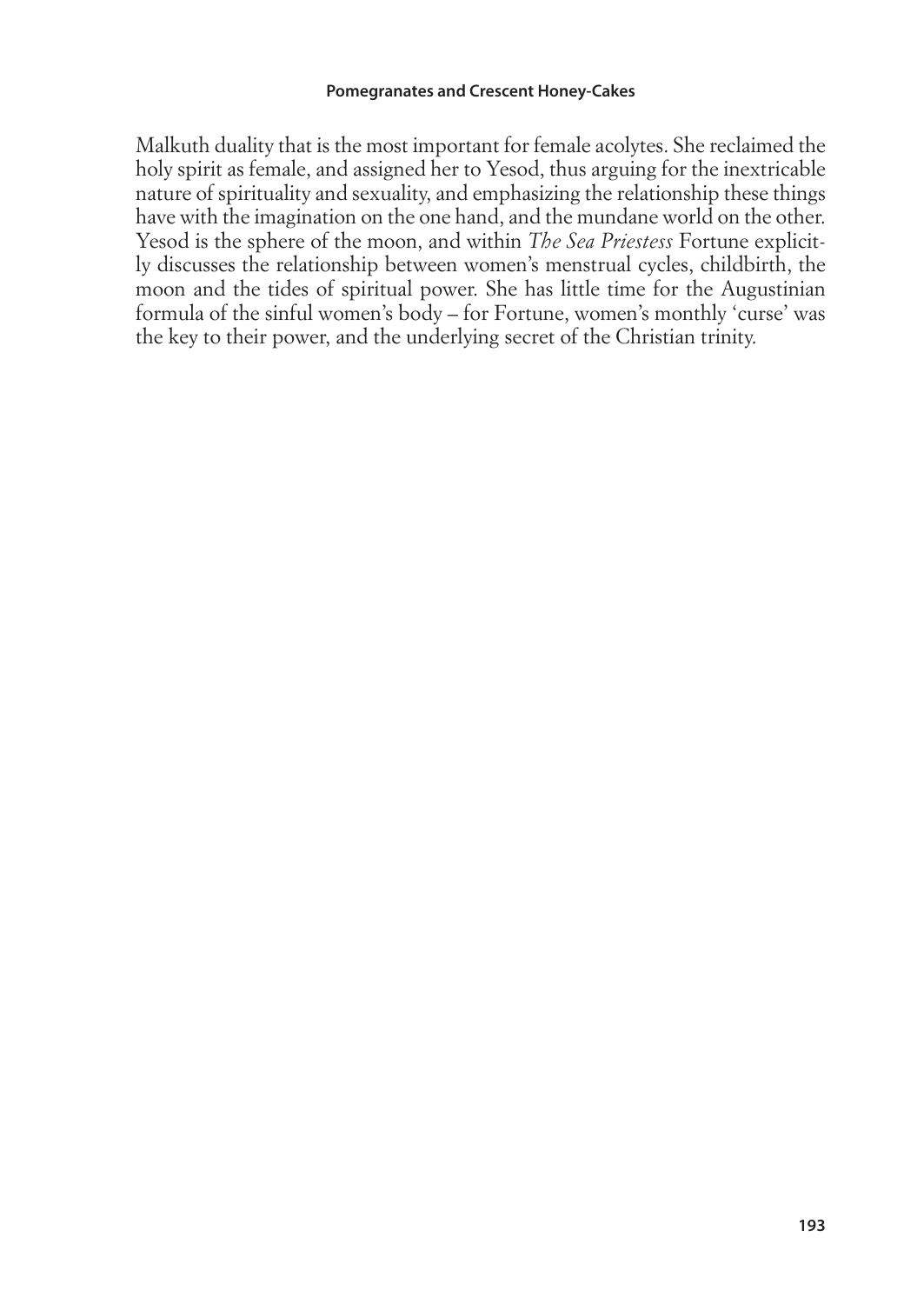# Appendix 1

Diagram of "the Tree of Life and the Thirty-Two Paths," taken from Dion Fortune's *The Mystical Qabalah*, (London: Williams & Norgate, 1935).



DIAGRAM III THE TREE OF LIFE AND THE THIRTY-TWO PATHS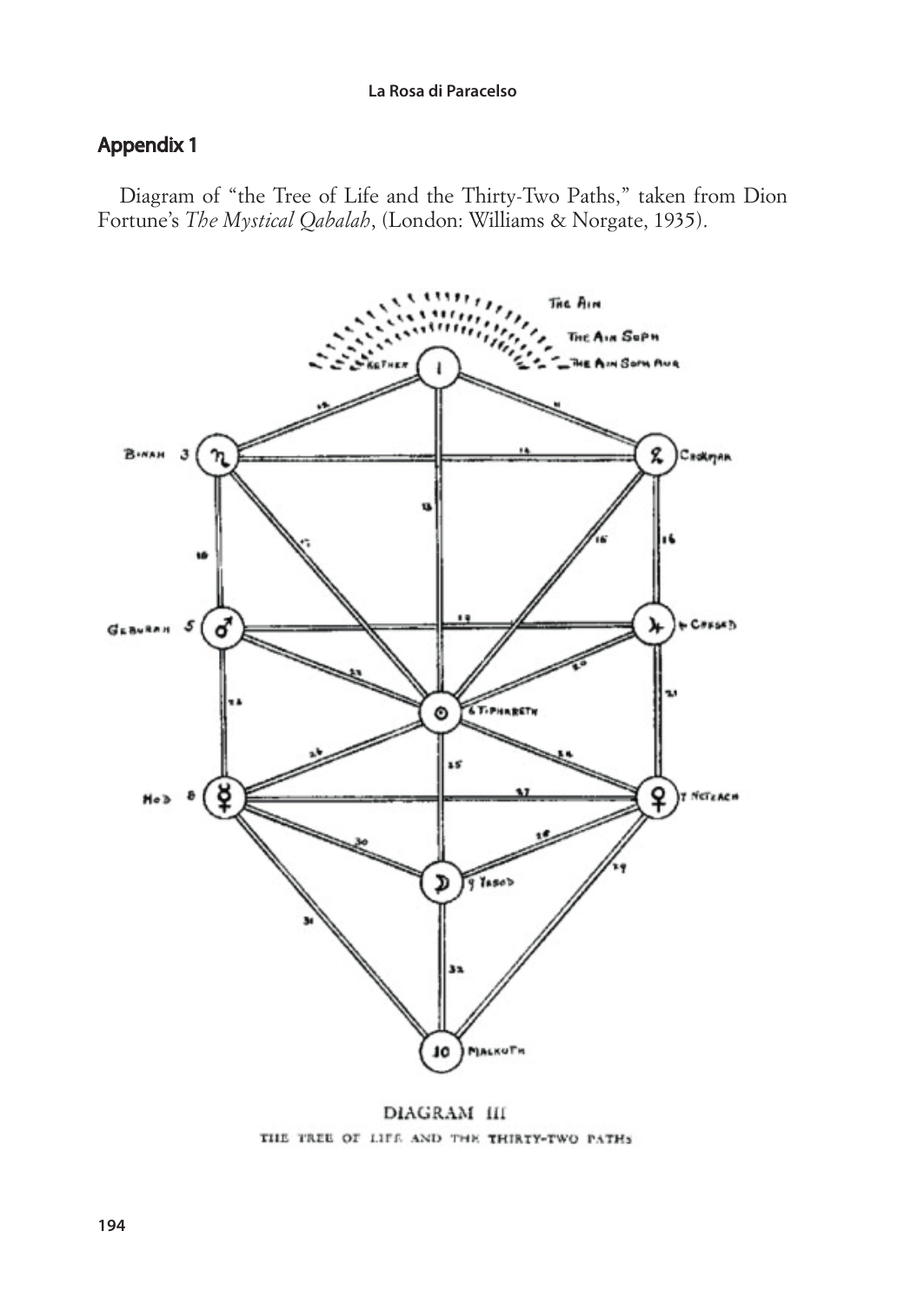# **Bibliography**

Chapman, Janine. *Quest for Dion Fortune*. York Beach, Maine: Samuel Weiser, 1993.

Crowley, Aleister. *777 and Other Qabalistic Writings*. Maine: Red Wheel/Weiser, 1987.

Fielding, Charles and Carr Collins. *The Story of Dion Fortune*. Dallas, Texas: Star & Cross, 1985.

Firth, Violet M. *The Problem of Purity*. London: Rider, 1928.

Fortune, Dion. *Avalon of the Heart. London*: The Aquarian Press, 1971.

——— "Ceremonial Magic Unveiled." *The Occult Review*, January 1933. Reproduced in Knight, Gareth. *Dion Fortune's Rites of Isis and of Pan*. Cheltenham, Gloucestershire: Skylight Press, 2013, 82-93.

——— *The Esoteric Philosophy of Love and Marriage*. London: The Aquarian Press, 1967.

——— *The Goat-Foot God*. London: The Aquarian Press, 1971.

——— "Inner Plane Teaching on Polarity." A trance address given via Fortune to the senior members of the Society of the Inner Light, December 16th 1940. Published in Knight, Gareth. *Dion Fortune's Rites of Isis and of Pan*. Cheltenham, Gloucestershire: Skylight Press, 2013, 130-134.

——— *Moon Magic*. London: The Aquarian Press, 1956.

——— *The Mystical Qabalah*. London: Williams and Norgate, 1935.

——— "The Novels of Dion Fortune." *The Inner Light Magazine*, 1936. Reproduced in Knight, Gareth. *Dion Fortune's Rites of Isis and of Pan*. Cheltenham, Gloucestershire: Skylight Press, 2013, 94-102.

——— *The Sea Priestess*. York Beach, Maine: Samuel Weiser, 1978.

——— *The Secrets of Doctor Taverner*. San Francisco, California: Weiser Books, 2011.

——— *The Winged Bull*. Np: Aziloth Books, 2014.

Hutton, Ronald. *The Triumph of the Moon: A History of Modern Pagan Witchcraft*. Oxford: Oxford University Press, 1999.

Knight, Gareth. *The Circuit of Force*. Loughborough, Leicestershire: Thoth Publications, 1998.

 ——— *Dion Fortune & the Inner Light*. Loughborough, Leicestershire: Thoth, 2000.

——— *Dion Fortune's Rites of Isis and of Pan*. Cheltenham, Gloucestershire: Skylight Press, 2013.

Regardie, Israel. *Garden of Pomegranates*: St Paul, Minnesota: Llewellyn, 1985. Richardson, Alan. *The Magical Life of Dion Fortune*. London: The Aquarian Press, 1991.

Selby, John. "Dion Fortune and her Inner Plane Contacts: Intermediaries in the Western Esoteric Tradition." PhD diss., University of Exeter, 2008.

Thompson, William Irwin. *The Time Falling Bodies Take to Light*. New York: St Martin's Press, 1996.